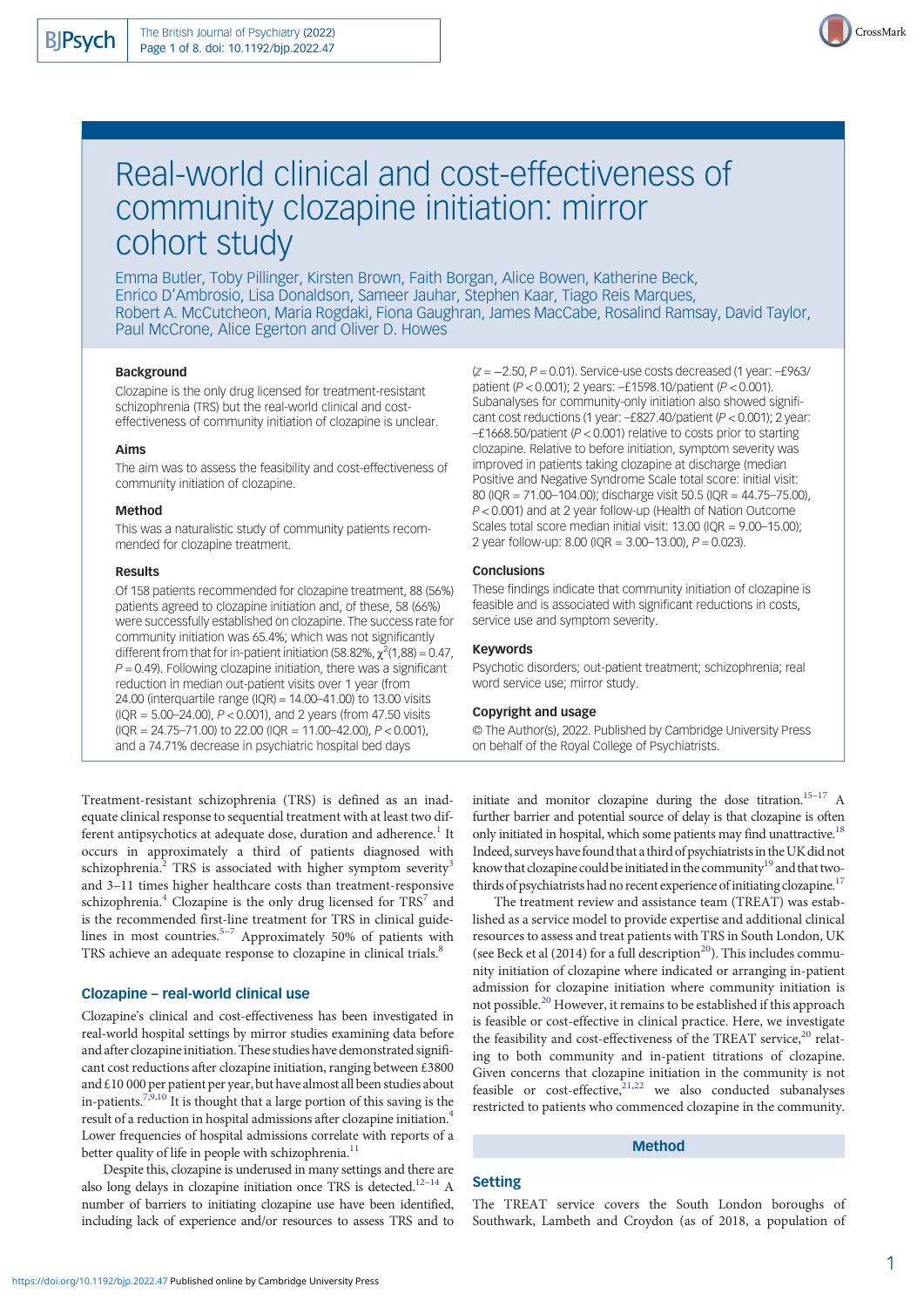1 028 519 $^{23}$  $^{23}$  $^{23}$ ). Patients referred to the TREAT service undergo an initial assessment to determine if they meet treatment-resistant criteria (see Supplementary Appendix 1 available at [https://doi.org/10.](https://doi.org/10.1192/bjp.2022.47) [1192/bjp.2022.47\)](https://doi.org/10.1192/bjp.2022.47) and to identify the appropriate treatment. Although clozapine is the only licensed drug for TRS, in some circumstances clozapine may not be the most appropriate treatment, for example because of the presence of contra-indications or where there is a history of prior unsuccessful treatment with cloza-pine.<sup>[6](#page-7-0),[24](#page-7-0)</sup> Where clozapine is indicated, the TREAT service offers patients a trial of clozapine through out-patient initiation, which involves the patient attending out-patient clinic appointments for dose titration and side-effect monitoring. However, in some circumstances standard out-patient initiation may not be feasible, for example because the patient is unable to attend out-patient clinic appointments reliably (see Beck et al for a description of contra-indications,<sup>[20](#page-7-0)</sup> breakdown in Supplementary Table 1). In these circumstances, community initiation is offered through domiciliary visits conducted by a separate home treatment team (HTT), to manage the clozapine dosing and side-effect monitoring at the patient's home, in collaboration with the TREAT team. In this study, community titration refers to either out-patient or HTT titrations. Where community initiation through either the out-patient or HTT routes is not feasible, for example because the patient requires close monitoring because of the severity of their mental illness and/or comorbidities, patients are offered an admission to hospital for clozapine initiation. No patients switched from community to in-patient titration (or vice-versa).

This study was conducted as part of an audit approved by the Lambeth Directorate of South London and Maudsley NHS Trust. The NHS Act (2006) makes provision for the collection of patient data for the purposes of clinical audit.

## Study design

All data were routinely collected clinical data, retrospectively extracted from electronic health records. The sample consisted of patients previously referred to TREAT for assessment from three London Boroughs. Inclusion in the service use analyses required that patients were:

- (a) assessed by TREAT from 1 December 2011 to 31 December 2017;
- (b) TREAT recommended clozapine as the primary treatment option;
- (c) service-use data were available for the 1- and 2-years periods directly prior to (pre-) and following (post-) clozapine titration, defined as at least 6 months of healthcare records for each of the 4 years of interest.

Exclusion criteria were: patients who had received clozapine at any point in the 2 years prior to TREAT assessment, and (for mirror analyses) patients who stopped clozapine within the first year after initiation.

Patients could be referred to the service with troubling psychotic symptoms that were not responding to existing treatment. As a result of the naturalistic and observational design of the study, no symptoms cut-offs where utilised and it is possible referring clinicians referred the most severe patients directly for admission, which could influence the generalisability of findings.

The cost-effectiveness and clinical effectiveness of clozapine treatment was assessed using a mirror study design. This design compares data for each patient for a specified time period after clozapine initiation to data over the same length of time immediately prior to the intervention, thus patients act as their own control (Supplementary Figure 1). In this study we conducted mirror analyses over 1-year and 2-year mirror periods.

## Data extraction

The following data were extracted from clinical records: the number of patients for whom clozapine treatment was recommended by  $TREAT$ ;<sup>7,25</sup> who consented to clozapine initiation; who commenced clozapine; and who completed clozapine titration in community or in-patient settings. Completion of titration was defined as achieving a daily dose of at least 300 mg or target trough plasma levels of at least  $0.35 \text{ mg/L}$ , in line with guidelines,<sup>[25](#page-7-0)</sup> or achieving a lower target dose where this was explicitly stated in the records for a specified clinical reason, for example intolerance of side-effects.

For each patient meeting study inclusion criteria, the following service-use data were extracted: number of out-patient carecoordinator/nurse, psychiatric doctor, occupational therapy and psychology visits; number of HTT visits; and number of days in hospital. Numbers of other visits (for example phlebotomy) were also recorded (Supplementary Table 2). Cost estimates for mental health service use were calculated using UK estimates for unit healthcare costs and cost data from South London and Maudsley NHS Foundation Trust (SLaM) (Supplementary Appendix 2).

Ratings of symptom severity and functioning, conducted by TREAT and community clinicians, were extracted from assessment records. These scales included the Positive and Negative Syndrome Scale (PANSS)<sup>[26](#page-7-0)</sup> and the Health of Nation Outcome Scales (HoNOS).[27](#page-7-0) PANSS ratings reflect the severity of schizophrenia symptoms and were collected at the initial assessment by the TREAT team and again at discharge after clozapine titration. HoNOS scores provide a broader measure of overall mental health symptom severity, additional mental and physical health problems and functional status and are routinely collected in SLaM clinical records. HoNOS scores were extracted for the closest date to pre-clozapine baseline (before initiation), discharge from titration service, 1- and 2-year follow-up after clozapine initiation.

## Statistical analysis

All data were tested for normality of distribution using Kolmogorov–Smirnov tests. Feasibility data including success of titration, titration service and length of titration were compared using  $\chi^2$ - and Mann–Whitney U-tests where appropriate. Serviceuse data and associated cost in the 1- and 2-years pre- and post-clozapine initiation were compared using the Wilcoxon signed-rank test, reported with z approximation. Effect sizes for the Wilcoxon signed-rank tests were calculated via the formula:

$$
r=z/\sqrt{N}
$$

where r is the effect size, z is the z-value and N the observation number.

Mean percentage change comparing 1- and 2-years pre- and post-clozapine initiation was also calculated for service-use data. Across service-use data analyses, out-patient clinical contact was defined as the sum of all out-patient care-coordinator, nursing, psychologist and psychiatric doctors' visits. Wilcoxon signed-rank tests were used to compare PANSS scores before clozapine initiation and at discharge. As there were multiple follow-up time points, Friedman's and post hoc Wilcoxon signed ranks tests were used to assess change in HoNOS scores before clozapine initiation and at discharge and 1- and 2-year follow-up.

Secondary analyses restricted to the subsample of patients who received community titration were also conducted to explore effects in this subgroup. Analyses were performed using SPSS software (v26.0, Chicago, Illinois), and significance defined as  $P < 0.05$ .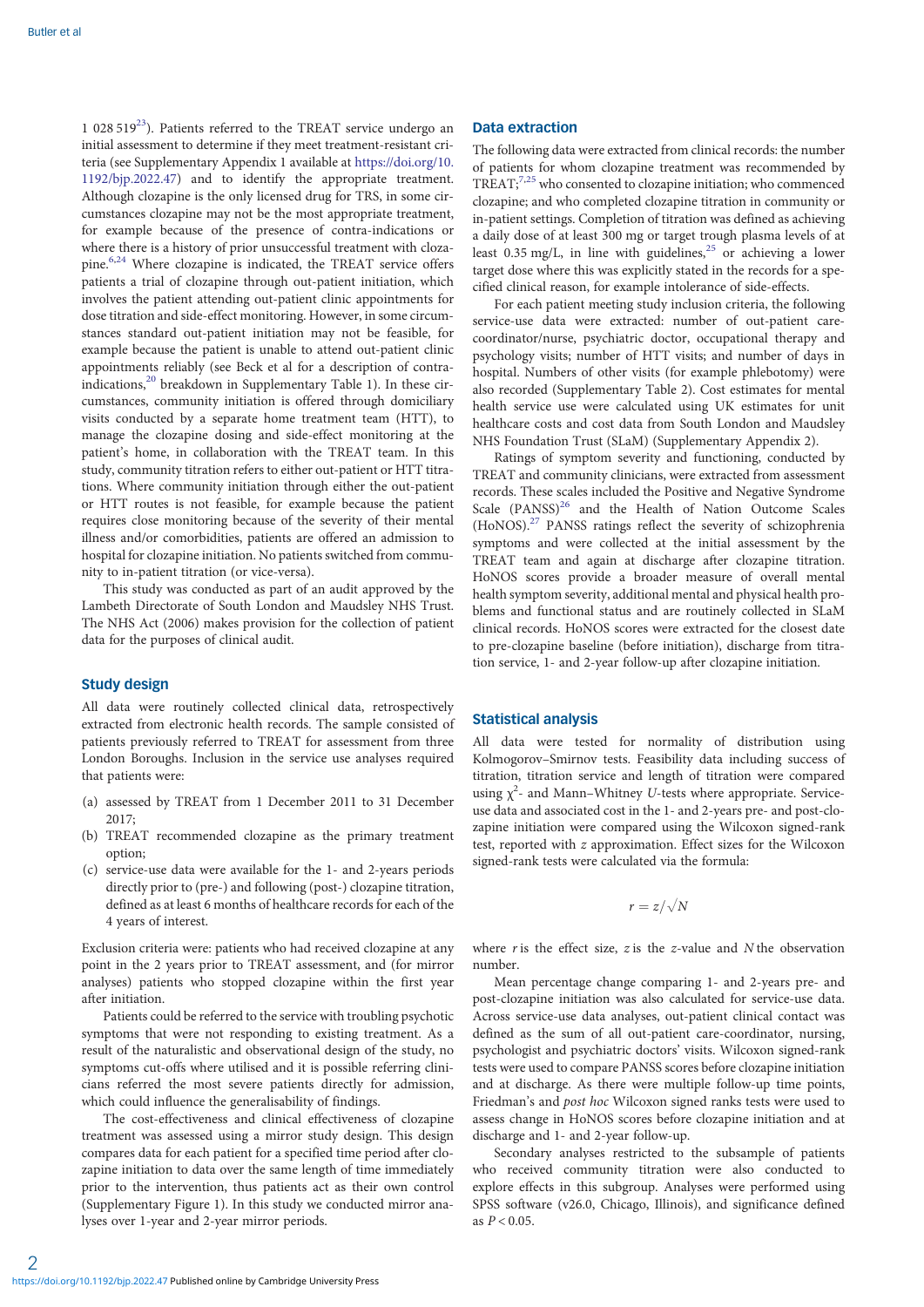<span id="page-2-0"></span>

Fig. 1 Sample breakdown of clozapine titrations across the three services: out-patient (treatment review and assistance team (TREAT)), home treatment teams (HTT) and in-patient.

## **Results**

# Feasibility of community clozapine

The TREAT service recommended clozapine for 158 patients over the sample period. Figure 1 summarises their flow through the study. Ten of these patients (6.3%), had previously received clozapine in the 2 years prior to their TREAT referral so were excluded from the mirror analyses. In 60 (38%) patients where clozapine was recommended, the patient declined clozapine initiation or did not start for another reason. Reasons for not initiating clozapine included: patient declined blood monitoring  $(n = 11)$ ; patient declined other aspects of clozapine monitoring (such as blood pressure) measures during initiation ( $n = 7$ ); patient declined because of side-effect profile ( $n = 12$ ); patient family or life situation prevented them attending for monitoring or admission  $(n = 4)$ ; patient chose to commence/continue with an antipsychotic other than clozapine  $(n=3)$  and patient died before titration  $(n=1)$ . Some patients cited more than one of the reasons for not commencing titration, and 26 patients did not provide a reason for declining clozapine. Clozapine treatment was initiated in 88 (55.7%) patients out of the 158 for whom it was recommended.

The mean age at referral to the TREAT service of patients for whom clozapine was recommended was 41 years old (s.d. = 12.41) and, for those who completed a clozapine titration, it was 39 years old  $(s.d. = 12.5)$  years old, with a range from 18 to 61 years. For

those titrated on to clozapine, 41.17% ( $n = 21$ ) of the sample identified as White, 33.33% ( $n = 17$ ) identified as Black and 7.84% ( $n = 4$ ) identified as Asian. An  $ICD<sup>28</sup>$  $ICD<sup>28</sup>$  $ICD<sup>28</sup>$  F20.0 diagnosis of paranoid schizophrenia was the most common diagnosis (80.39% of patients) (Supplementary Table 3).

Of those who initiated clozapine, 58 (66%) successfully completed clozapine titration, and 48 (83%) of these were completed in the community. [Table 1](#page-3-0) summarises the success rates by location. There is no indication of difference between success rate of clozapine titration in community and in-patient settings ( $\chi^2$  (1,88) = 0.47,  $P = 0.49$ ). However, it should be noted this study was not powered to test non-inferiority. A further study is needed to test this, guided by the effects we report here. The median length of titration was significantly different between in-patient and community settings ( $U = 72.00$ ,  $P = 0.003$ ), with community titration taking on average 11 days longer ([Table 1](#page-3-0)). The median time with TREAT for the sample was 305 (interquartile range  $(IQR) = 203-$ 408.5) days before the evaluation of outcome and discharge.

# Symptom and function change following clozapine titration

PANSS scores were available at the initial TREAT assessment before clozapine initiation in 43 patients and at discharge from the TREAT service on clozapine in 34 patients. [Figure 2](#page-3-0) shows the symptom severity ratings at baseline and discharge. At discharge, symptom severity was significantly improved compared with at the initial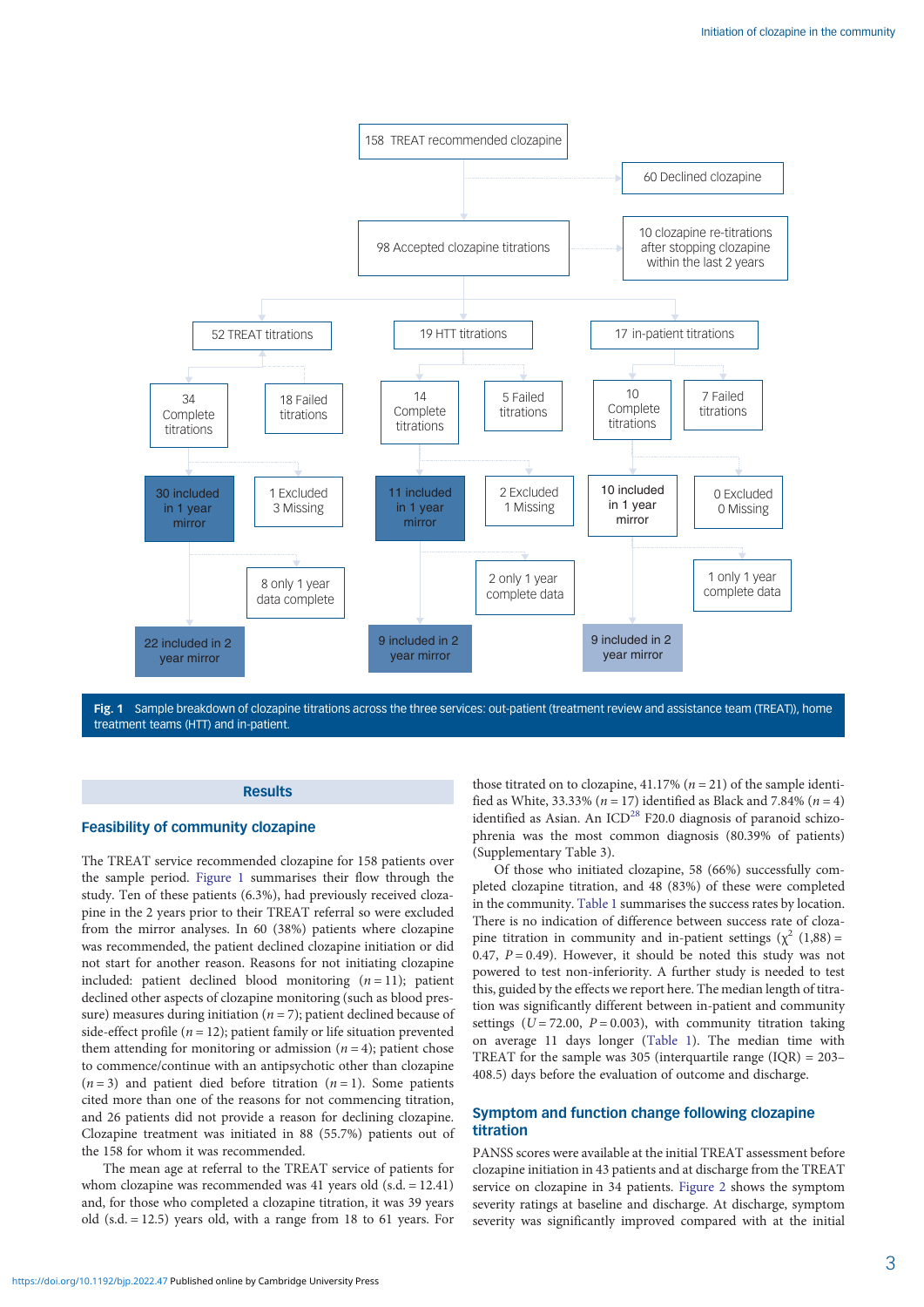<span id="page-3-0"></span>

| Characterisation of clozapine titration for community and in-patient services<br>Table 1 |                                  |            |                      |      |                         |      |
|------------------------------------------------------------------------------------------|----------------------------------|------------|----------------------|------|-------------------------|------|
|                                                                                          |                                  |            | Successful titration |      | <b>Failed titration</b> |      |
|                                                                                          | Median length of titration, days | <b>IQR</b> |                      | %    | n                       | %    |
| In-patient                                                                               | 21                               | $16 - 31$  | 10                   | 58.8 |                         | 41.2 |
| Community                                                                                | 32                               | $26 - 50$  | 48                   | 67.6 | 23                      | 32.4 |
| TREAT (out-patient)                                                                      | 38                               | $24 - 70$  | 34                   | 65.4 | 18                      | 34.6 |
| Home treatment team                                                                      | 29                               | $26 - 37$  | 14                   | 73.7 | b.                      | 26.3 |
| IQR, interquartile range; TREAT, treatment review and assistance team.                   |                                  |            |                      |      |                         |      |



Fig. 2 Graph showing the median change in scores at four time points for Positive and Negative Syndrome Scale (PANSS) and the Health of Nation Outcome Scales (HoNOS) assessments. There is a significant reduction for PANSS scores from first assessment before clozapine and at discharge from TREAT while on clozapine (P < 0.001) There is a significant reduction in

HoNOS total score from before clozapine over 2 years after titration ( $P = 0.023$ ).

assessment. This reduction was observed for PANSS positive, negative, general, and total scores (Supplementary Table 4). A similar reduction was also seen in the subsample of 29 community titrations who had initial and discharge PANSS scores recorded (Supplementary Table 4).

#### HoNOS – longitudinal symptoms and functional change

HoNOS scores were available in 41 patients at the initial visit; 35 patients at discharge from TREAT; 40 patients at 1 year and 24 patients at 2 years (shown in Fig. 2).

Friedman's test showed a significant reduction in HoNOS score across the follow-up 2-year period ( $\chi^2(3) = 9.57$ ,  $P = 0.023$ ). Post hoc tests show a significant reduction from baseline to both the 1-year  $(z = 2.19, P = 0.028)$  and 2-year follow-up  $(z = -3.43, P = 0.001)$ time points (Supplementary Table 4).

The subanalysis restricted to community titrations showed a significant reduction in HoNOS score over the total follow-up  $(\chi^2(3) = 8.53, P = 0.036)$ . Similar to the analysis in the whole sample, there was a significant reduction in HoNOS scores in the community titration sample from baseline to 1- and 2-year follow-up with a median change of 3.0 points ( $z = -1.95$ ,  $P = 0.05$ ) and 4.0 points ( $z = -2.96$ ,  $P = 0.003$ ), respectively.

# Service use and healthcare costs: 1 year and 2 years prior and following initiation of clozapine

Of the 58 patients who completed clozapine titration, 51 (87.9% of successful titrations) had electronic health records showing continuation on clozapine for at least 1 year and were included in the 1-year mirror analyses ([Fig. 1](#page-2-0)). This sample included 41 (70.7% of successful titrations) patients who underwent clozapine initiation in the community (30 by TREAT and 11 by the HTT) and 10 who underwent in-patient initiation. Of the seven patients who completed titration but were excluded from the 1-year mirror analysis, four had incomplete data-sets (three patients moved out of the area and one patient died in the year following discharge) and a further three patients discontinued clozapine during the first year of treatment (two because of side-effects, one because of poor adherence) [\(Fig. 1](#page-2-0)). Of the sample of 51 included in the 1-year mirror analyses, data were available for 40 patients for inclusion in the 2-year mirror analyses.

Supplementary Table 5 summarises the mental healthcare service use and costs. All service-use data were non-normally distributed (all Kolmogorov–Smirnov P-values <0.0001). In the first year after clozapine initiation there was a significant reduction in the number of days spent in a psychiatric hospital bed  $(z = -2.48$ ,  $P = 0.01$ ,  $r = 0.35$ ) with a mean decrease of 19.45 (s.d. = 7.70) hospital bed days, equating to a 94% reduction relative to the year prior to clozapine initiation (see [Fig. 3\(e](#page-4-0)) and [3\(f\)\)](#page-4-0). There was also a significant median (IQR) reduction of 11 (9.00–23.00) out-patient clinical contacts equating to a 45.8% reduction over the 1-year period ( $z = -3.84$ ,  $P < 0.001$ ,  $r = 0.54$ ) (Supplementary Table 5, Fig.  $3(c)$ ). A similar reduction was seen over 2 years after clozapine initiation, where there was a 74.71% mean decrease in days in psychiatric hospital bed ( $z = -2.50$ ,  $P = 0.01$ ,  $r = 0.41$ ) and a 53.7% median decrease in out-patient clinical contacts ( $z = -3.72$ ,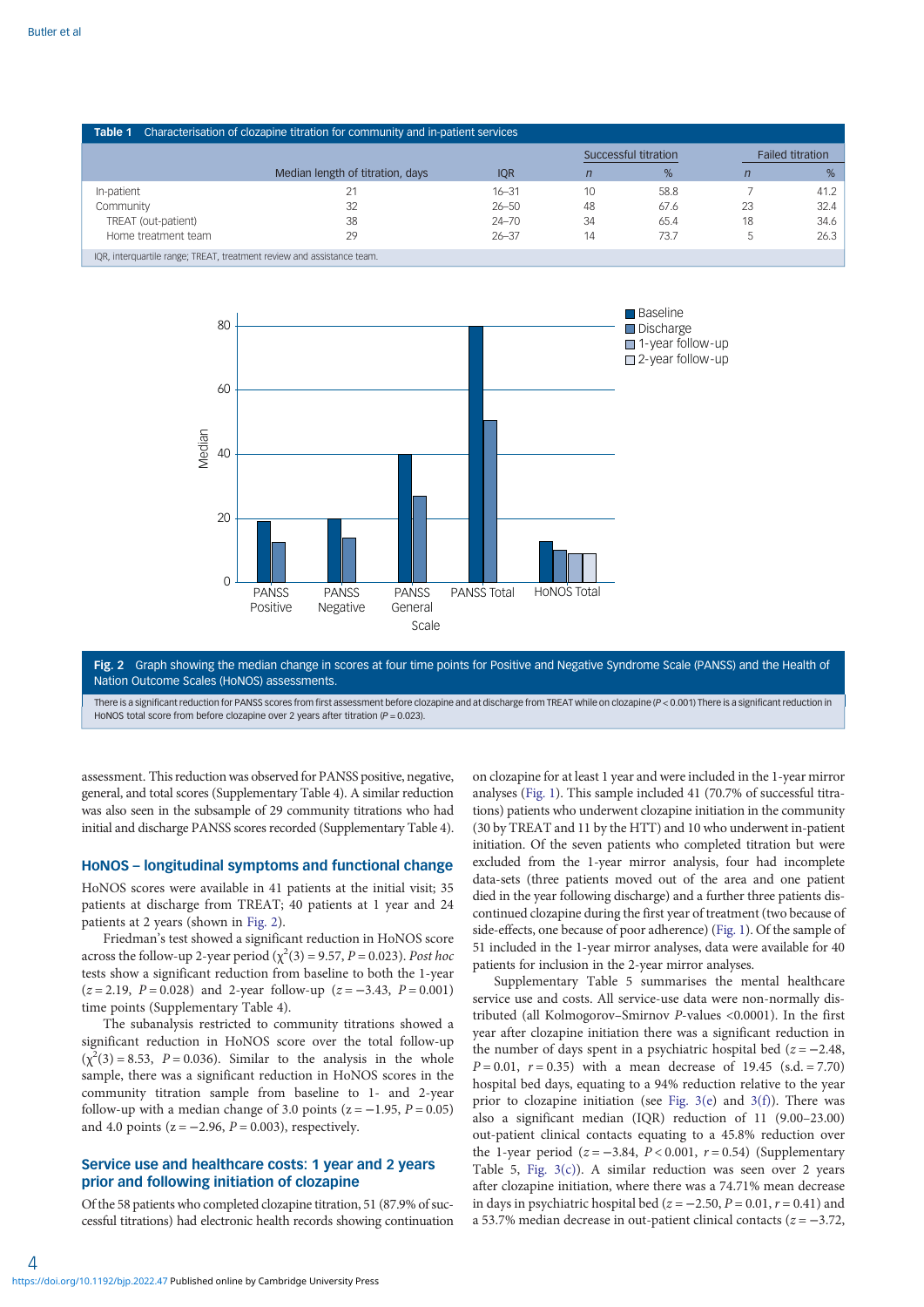<span id="page-4-0"></span>

Fig. 3 Service-use data showing a significant decrease in clinical contacts and healthcare costs in the 1 and 2 years after clozapine initiation compared with the 1 and 2 years prior to clozapine. Error bars represent 95% CI. (a) Median total cost of contact with mental health services shows a significant reduction from the 1 year before to the 1 year after clozapine initiation (\*\*P < 0.001). (b) Median total cost of contact with mental health services shows a significant reduction from the 2 years before to the 2 years after clozapine initiation (\*\*P < 0.001). (c) Median number of out-patient clinical contacts including psychiatrist, care-coordinators, nurses and psychologist visits, shows a significant reduction from the 1 year before to the 1 year after clozapine initiation (\*\*P < 0.001). (d) Median number of out-patient clinical contacts including psychiatrist, care-coordinators, nurses and psychologist visits, shows a significant reduction in the 2 years before to the 2 years after clozapine initiation (\*\*P < 0.001). (e) Patient-level change in number of days spent in psychiatric hospital 1 year before and 1 year after clozapine titration, showing a significant reduction ( $P = 0.01$ ). (f) Patient-level change in number of days spent in psychiatric hospital in the 2 years before and 2 years after clozapine initiation, showing a significant reduction ( $P = 0.01$ ).

 $P < 0.001$ ,  $r = 0.60$ ) compared to in the 2 years before clozapine initiation (Supplementary Table 5, Fig. 3(d)).

The number of occupational therapy, psychology (individual and group) and HTT visits in the 1- and 2-years post-TREAT clozapine initiation, were not significantly different from the corresponding periods prior to clozapine initiation (all  $P > 0.05$ ) (Supplementary Table 5).

Overall, total costs of contact with mental health services significantly reduced post-clozapine initiation by a median of £963 per patient over 1 year (z = -3.79,  $P < 0.001$ , effect size  $r = 0.54$ ), and by a median of £1598.10 per patient over 2 years ( $z = 3.57$ ,  $P < 0.001$ ,  $r = 0.59$ ) (Fig. 3(a) and 3(b)).

## Service use and healthcare costs following community titration of clozapine

There were 41 patients who had community titrations with data for the 1-year comparison and 31 patients for the 2-year comparison. There was a significant reduction in days spent in psychiatric hospital ( $z = -2.60$ ,  $P = 0.009$ ,  $r = 0.41$ ) and in out-patient clinical contacts (median reduction: 45.2%;  $z = -3.111$ ,  $P = 0.002$ ,  $r = 0.486$ ) in the 2-year post-clozapine initiation relative to the 2 years preceding clozapine (see Supplementary Table 5).

A significant reduction of 50% (median percentage change) could also be seen for out-patient clinical contact during the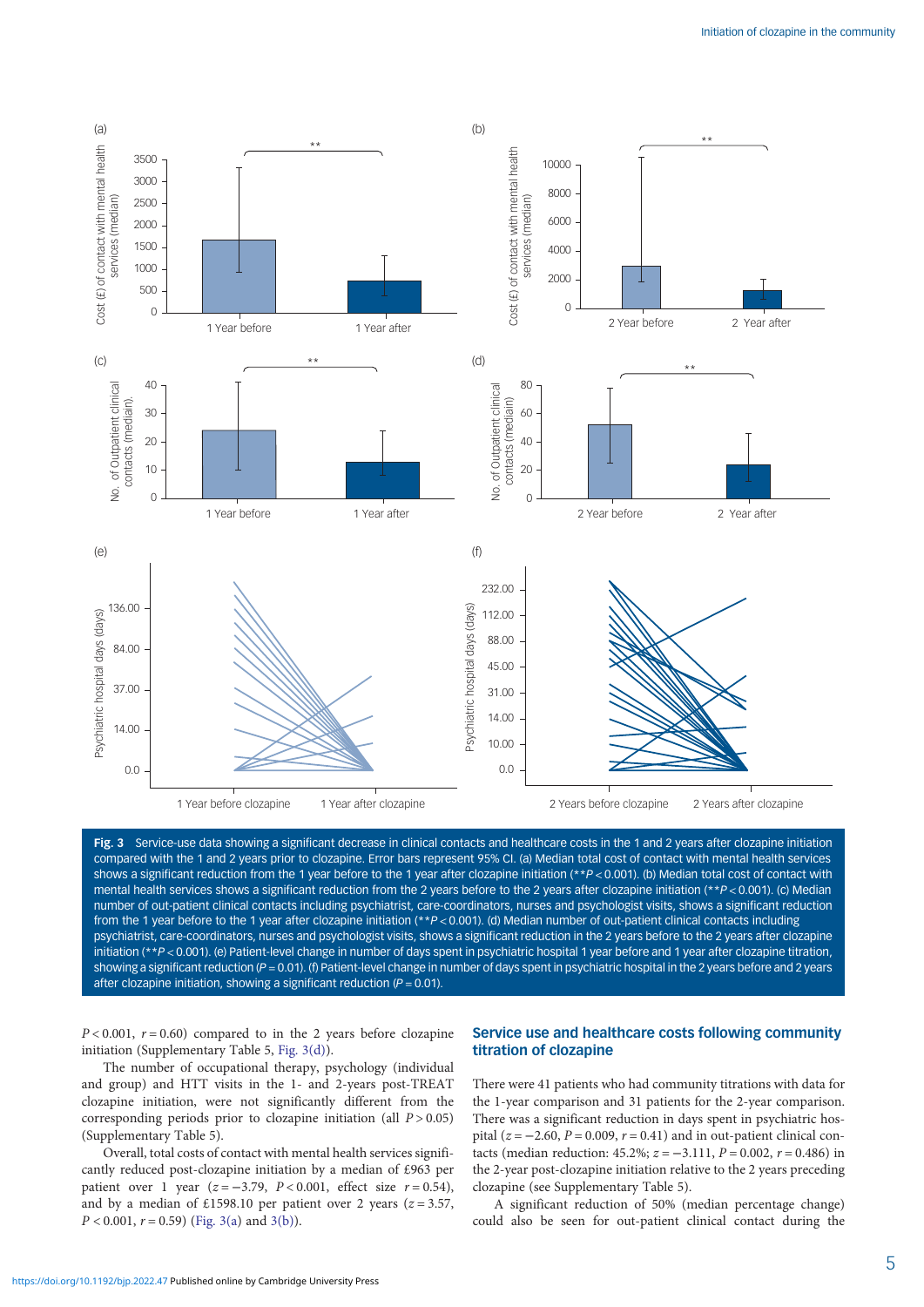1 year after clozapine initiation compared with the 1 year before initiation ( $z = -3.11$ ,  $P = 0.002$ ,  $r = 0.49$ ; Supplementary Table 5). There were also significantly fewer days spent in psychiatric hospital  $(z = -2.67, P = 0.008, r = 0.50)$  (Supplementary Figure 2). However, similar to the results for the whole sample, HTT, psychology one to one, occupational therapy and social support did not reach significance (Supplementary Table 5).

The total cost of contact with services reduced post-clozapine initiation by £827.40/patient (median) over 1 year  $(z = -3.78$ ,  $P = 0.02$ ,  $r = 0.59$ ), and by £1686.50/patient (median) over 2 years  $(z = -3.30, P = 0.01, r = 0.61;$  Supplementary Figure 2).

#### **Discussion**

#### Main findings

Our main findings are that clozapine initiation had a 68% success rate in community settings and was associated with significant improvements in symptoms, reductions in service use and cost savings. On average, community titration was associated with substantial (38.7–94%) decreases across psychiatric service use and mental healthcare cost savings of £827.40 per patient over 1 year and £1686.50 per patient over 2 years.

The significant reductions in the PANSS (over an average 1-year period) and HoNOS (over average 3-year period) scores with clozapine treatment extend clinical trial findings that clozapine improves clinical outcomes in people with TRS to show this in a naturalistic setting.<sup>8</sup> The 1- and 2-year follow-up HoNOS data indicates that these improvements in broader mental and physical health and functioning are maintained over time. This suggests that not only are patients using mental health services less within the 2 years after clozapine initiation, but that their clinical presentation and daily functioning also improved over the same period.

## Comparison with findings from other studies

Previous studies have reported mean reductions in hospital bed stays of between 5.09 to 120 days and mean cost reductions of £7300 to ∼£10 188, reductions in healthcare costs up to 2 years after starting clozapine. $9,10,29-34$  $9,10,29-34$  $9,10,29-34$  $9,10,29-34$  $9,10,29-34$  $9,10,29-34$  $9,10,29-34$  However, these studies have only included patients who initiated clozapine in hospital, whereas our study focused on patients in the community, most of whom received community clozapine initiation. This difference likely explains much of the disparity between the larger cost savings previously reported in hospital settings in comparison with those reported in the present analysis $^{9,10,33,34}$  $^{9,10,33,34}$  $^{9,10,33,34}$  because of the costs associated with hospital admission prior to clozapine initiation. Cost savings after clozapine initiation should also be considered against the costs associated with hospital admission for the purpose of initiating clozapine (in-patient titration, approximately £11 697, Supplementary Appendices 3–5), in patients where it could be initiated in the community at lower cost (out-patient titration, approximately £1180.10, Supplementary Appendices 3–5). Unfortunately, we do not have the individual granular-level data for each patient to calculate exact costs. However, future works in this area may wish to focus on the titration period, that was omitted in this design, including assessing actual service cost and safety data.

To our knowledge, there have been two previous studies on community clozapine titration, both conducted over two decades ago[.22](#page-7-0),[35](#page-7-0) The study by Luchins et al (1998), conducted in USA, found an average 15.9 hospital bed day reduction in the year after clozapine initiation, $22$  whereas the other study, conducted in Italy found a reduction of 49 days.<sup>[35](#page-7-0)</sup> Our finding of an average 19.7 bed day reduction in the 1-year post community clozapine initiation compared with the year pre-clozapine thus extends prior findings to show reductions in a UK setting as well. Both prior studies found cost increases in the year following clozapine initiation. This contrasts with our finding of a cost saving over the 1-year postcommunity clozapine initiation of £827.40. It should be noted that we did not include medication costs in our study, in contrast to the other studies. However, the average cost for 1 year's supply of clozapine is £430.18 for a dose of 300 mg/day,<sup>36</sup> which does not offset the savings found in our study during the first year after a community titration. Two important differences between the studies are the healthcare setting (Italy/USA versus UK) and year of study, both of which could factor into medication and service-use costs and could explain this cost difference. Additionally, clozapine is now generic and the costs, relative to other antipsychotics, are much lower than they were when the earlier studies were conducted. Our study thus extends the finding of these prior studies to a different healthcare setting and indicates that, in this setting and with current costs, community clozapine initiation is associated with cost savings.

#### Interpretation

The reduction of service use and cost that we observed is partly driven by a decrease in hospital days following titration of clozapine. Meltzer et al, also reported that the majority of cost savings resulted from reduced cost of hospital admissions.<sup>[33](#page-7-0)</sup> Our study found a 94% reduction in psychiatric hospital bed days in the first year after clozapine and a 75% reduction in the 2 years following initiation of clozapine. However, the reduction in hospital days in our community sample of 20 days is a less marked reduction than the 78-day reduction reported in a meta-analysis of studies of the effect of clozapine initiation in a hospital setting over 2-year follow-up.[32](#page-7-0) This could be because of the selection of patients who were already hospital inpatients in the previous studies and the relatively low number of patients in our sample with hospital admissions before TREAT involvement.

The difference in length of titration from 32 days in a community setting to 21 days in an in-patient setting was to be expected given the difference in community and in-patient titration protocols.[25](#page-7-0) A slower titration is used in the community relative to inpatient settings to reduce the risk of side-effects in the community. This requires the visits to be spread out over a longer period and may have had some influence on titration success rates in the different settings. The additional length of contact that is needed should be considered when assessing the resources available to implement community titrations of clozapine.

In 38% of patients where clozapine was indicated, the patient did not commence clozapine. Reasons for declining clozapine included the side-effect profile and requirements for blood monitoring and an increased frequency of engagement. This highlights that clozapine is not acceptable to all patients, and the need for an alternative to clozapine with more favourable side-effect profiles and that do not require blood monitoring.<sup>[24](#page-7-0),[37](#page-7-0)</sup> Our analysis only included patients who continued to take clozapine for at least 1 year. The impact on symptoms and healthcare use would likely be lower in an intention-to-treat analysis. However, only three patients stopped clozapine within the first year, indicating differences are unlikely to be large. Nevertheless, it would be useful for future studies to investigate this. It would also be useful for future studies to further investigate the factors influencing acceptability of clozapine further.

## Strengths and limitations

Strengths of this study include the mirror design, which includes all eligible patients and is therefore likely to be more representative of clinical practice than samples in randomised controlled trials.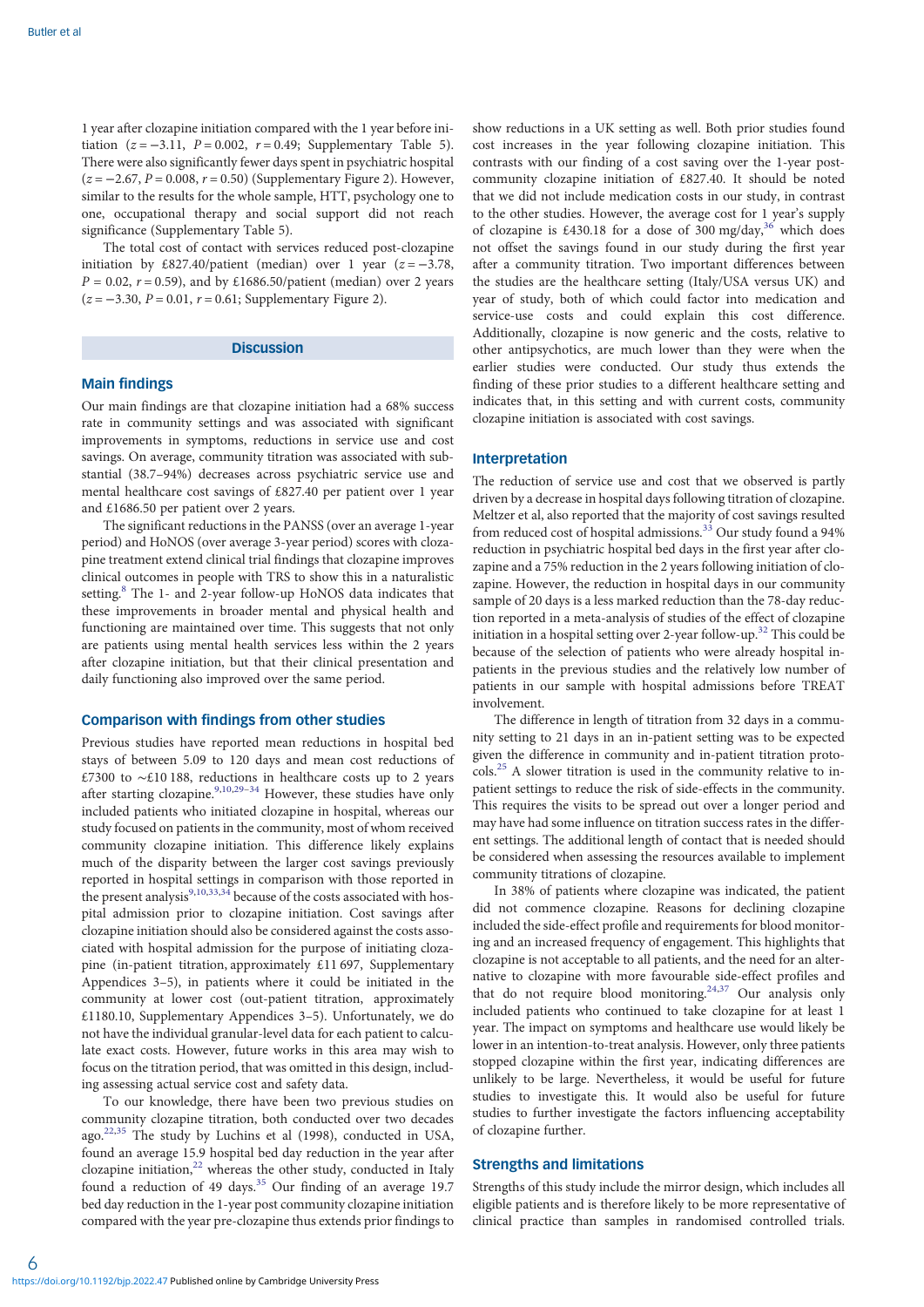<span id="page-6-0"></span>Additionally, the mirror design incorporated an extended length of follow-up to establish longer-term outcomes. The within-subject analyses increase statistical power and mitigate potential sources of bias that may occur because of between-subject or betweengroup differences.

It is important to consider that the allocation to community or in-patient titration was not random when considering the comparisons between titration success rates, service cost etc between settings. The patients receiving in-patient titration likely had more complicated conditions than those receiving community titration. Unfortunately, we were unable to find data from studies that use a comparable definition of titration to enable comparison with our success rates. Differences in patient characteristics for each titration route also mean that the costs of clozapine initiation for each route cannot be directly compared.

One potential limitation is that a proportion (17%) of the sample had a diagnosis of an affective psychotic or delusional disorder rather than schizophrenia (Supplementary Table 3). Although this may better reflect the case-loads of real-world mental health clinics as efficacy of clozapine for these disorders is not established this may have resulted in underestimation of the effects of clozapine on symptomatic and functional outcome and health service use and costs. As a result of the clinical nature of the study, raters were not masked to treatment, which could have added bias into symptom ratings, although it is unlikely to affect service use and costs. Our study does not compare the cost of out-patient, HTT and in-patient clozapine initiation routes. As the route for clozapine initiation is selected by the TREAT team according to the patient's needs there are likely systematic differences.

Another consideration is that a general reduction in psychiatric service provision over time could have contributed to observed effects. However, total expenditure on psychiatric services<sup>[38](#page-7-0)</sup> increased over the time period and there was no reorganisation of services that would have reduced services for patients with psychotic disorders, indicating that this is unlikely to explain our findings. An additional possible limitation is the lack of a comparator antipsychotic to clozapine. Engagement with TREAT and having specialist support may have improved outcomes for patients, regardless of the antipsychotic prescribed. Although we did not assess non-psychiatric healthcare use, previous studies have indicated that this is not a major driver of societal costs in schizophreni[a4](#page-7-0) and our study also did not assess other costs to society or carer costs, such as lost employment, and housing costs. However, exclusion of these additional costs may have led to underestimation of the savings associated with clozapine initiation.

## **Implications**

Our findings indicate that community assessment and initiation of clozapine is feasible, and associated with significant improvements in symptoms, reductions in psychiatric healthcare use and costs. This supports the broader implementation of community services dedicated to identifying individuals with TRS and initiation of clozapine treatment, including in the community.

**Emma Butler D.** MSc, Institute of Psychiatry, Psychology and Neuroscience, King's College London, UK and South London and Maudsley NHS Foundation Trust, UK; Toby Pillinger, MRCP, PhD, Institute of Psychiatry, Psychology and Neuroscience, King's College London, UK and South London and Maudsley NHS Foundation Trust, UK; Kirsten Brown, MSc, Institute of Psychiatry, Psychology and Neuroscience, King's College London, UK; Faith Borgan, PhD, Institute of Psychiatry, Psychology and Neuroscience, King's College London, UK; Alice Bowen, MSc, Institute of Psychiatry, Psychology and Neuroscience, King's College London, UK; Katherine Beck, MRCPsych, Institute of Psychiatry, Psychology and Neuroscience, King's College London, UK; **Enrico D'Ambrosio**, MD, PhD, Institute of Psychiatry, Psychology and Neuroscience,<br>King's College London, UK and Department of Basic Medical Sciences, Neuroscience and Sense Organs, University of Bari 'Aldo Moro', Italy; Lisa Donaldson, BSc(Hons), South London and Maudsley NHS Foundation Trust[,](https://orcid.org/0000-0002-3878-3659) UK; Sameer Jauhar **D**, FRCPsych, PhD,

Institute of Psychiatry, Psychology and Neuroscience, King's College London, UK and South London and Maudsley NHS Foundation Trust, UK; Stephen Kaar, MRCPsych, Institute of Psychiatry, Psychology and Neuroscience, King's College London, UK and South London and Maudsley NHS Foundation Trust, UK; Tiago Reis Marques, MD, PhD, Institute of Psychiatry, Psychology and Neuroscience, King's College London, UK and Institute of Clinical Sciences, Faculty of Medicine, Imperial College London, UK; Robert A. McCutcheon **D**. MRCPsych[,](https://orcid.org/0000-0003-1102-2566) PhD, Institute of Psychiatry, Psychology and Neuroscience, King's College London, UK and South London and Maudsley NHS Foundation Trust, UK; Maria Rogdaki, MRCPsych, PhD, Institute of Psychiatry, Psychology and Neuroscience, King's College London, UK and South London and Maudsley NHS Foundation Trust, UK; Fiona Gaughran, MD, FRCPsych, Institute of Psychiatry, Psychology and Neuroscience, King's College London, UK; James MacCabe <sup>(b)</sup>[,](https://orcid.org/0000-0002-6754-1018) MBBS, FRCPsych, PhD, Institute of Psychiatry, Psychology and Neuroscience, King's College London, UK and South London and Maudsley NHS Foundation Trust, UK; Rosalind Ramsay, MA, MBBS, FRCPsych, Institute of Psychiatry, Psychology and Neuroscience, King's College London, UK and South London and Maudsley NHS Foundation Trust, UK; David Taylor (D, PhD, FRPharmS, FRCPEdin, Institute of Psychiatry, Psychology and Neuroscience, King's College London, UK and South London and Maudsley NHS Foundation Trust, UK; Paul McCrone, PhD, Institute of Psychiatry, Psychology and Neuroscience, King's College London, UK; Alice Egerton, PhD, Institute of Psychiatry, Psychology and Neuroscience, King's College London, UK; Oliver D. Howes, MRCPsych, PhD, Institute of Psychiatry, Psychology and Neuroscience, King's College London, UK; Medical Research Council London Institute of Medical Sciences, UK; Institute of Clinical Sciences, Faculty of Medicine, Imperial College London, UK and South London and Maudsley NHS Foundation Trust, UK

Correspondence: Oliver Howes. Email: [oliver.howes@kcl.ac.uk](mailto:oliver.howes@kcl.ac.uk)

First received 11 Oct 2021, final revision 15 Feb 2022, accepted 16 Feb 2022

# Supplementary material

To view supplementary material for this article, please visit <https://doi.org/10.1192/bjp.2022.47>

## Data availability

The data that support the findings of this study are available from the corresponding author, upon reasonable request. Due to clinical nature of the data and need for privacy of participants, data is not publicly available. Clinicians or others wishing to establish similar services are welcome to contact the authors for the service protocol.

# Author contributions

O.D.H., P.M., D.T., R.R., I.M., F.G., T.R.M., contributed to the conceptualisation, research and provided advice and support throughout the project. K.Be. and F.B. contributed to the early stages, design and implementation of the project. E.B., K.Br., F.B. and A.B. completed data screening, collection and had input on analysis. T.P., S.K., K.Be., S.J., E.D., M.R. and L.D. provided advice and input for clinical matters. P.M. provided advice and input regarding economic analysis. E.B. authored this paper with input from T.P., under the supervision of O.D.H. and A.E. All authors read, revised and approved the final manuscript.

## Funding

This work was supported by grants to O.D.H. from The Maudsley Charity (grant no. 666) and Medical Research Council-UK (no. MC\_U120097115).

## Declaration of interest

O.D.H. is a part-time employee of H. Lundbeck A/S and has received investigator-initiated research funding from and/or participated in advisory/speaker meetings organised by Angellini, Autifony, Biogen, Boehringer-Ingelheim, Eli Lilly, Heptares, Global Medical Education, Invicro, Jansenn, Lundbeck, Neurocrine, Otsuka, Sunovion, Rand, Recordati, Roche and Viatris/Mylan. Neither O.D.H. or his family have holdings/a financial stake in any pharmaceutical company. O.D.H. has a patent for the use of dopaminergic imaging.

R.A.M. has received honoraria from Otsuka pharmaceutical for educational talks. R.A.M. is funded by a clinical lectureship from the National Institute of Health Research. F.B. became an employee at COMPASS Pathways plc after the completion of this work. This work is unrelated to COMPASS Pathways plc. S.J. has received honoraria for educational talks given for Sunovion, and his employer, King's College London, has received honoraria for educational talks he has given for Lundbeck. D.T. reports grants from Janssen and Recordati, personal fees from Janssen, Mylan, Recordati and Sunovion and stock in Saladax and Psychiatric Genetic Testing. Other Authors have not declared any conflicts of interest.

#### References

1 Howes OD, McCutcheon R, Agid O, De Bartolomeis A, Van Beveren NJM, Birnbaum ML, et al. Treatment-resistant schizophrenia: treatment response and resistance in psychosis (TRRIP) working group consensus guidelines on diagnosis and terminology. Am J Psychiatry 2017; 174: 216–29.